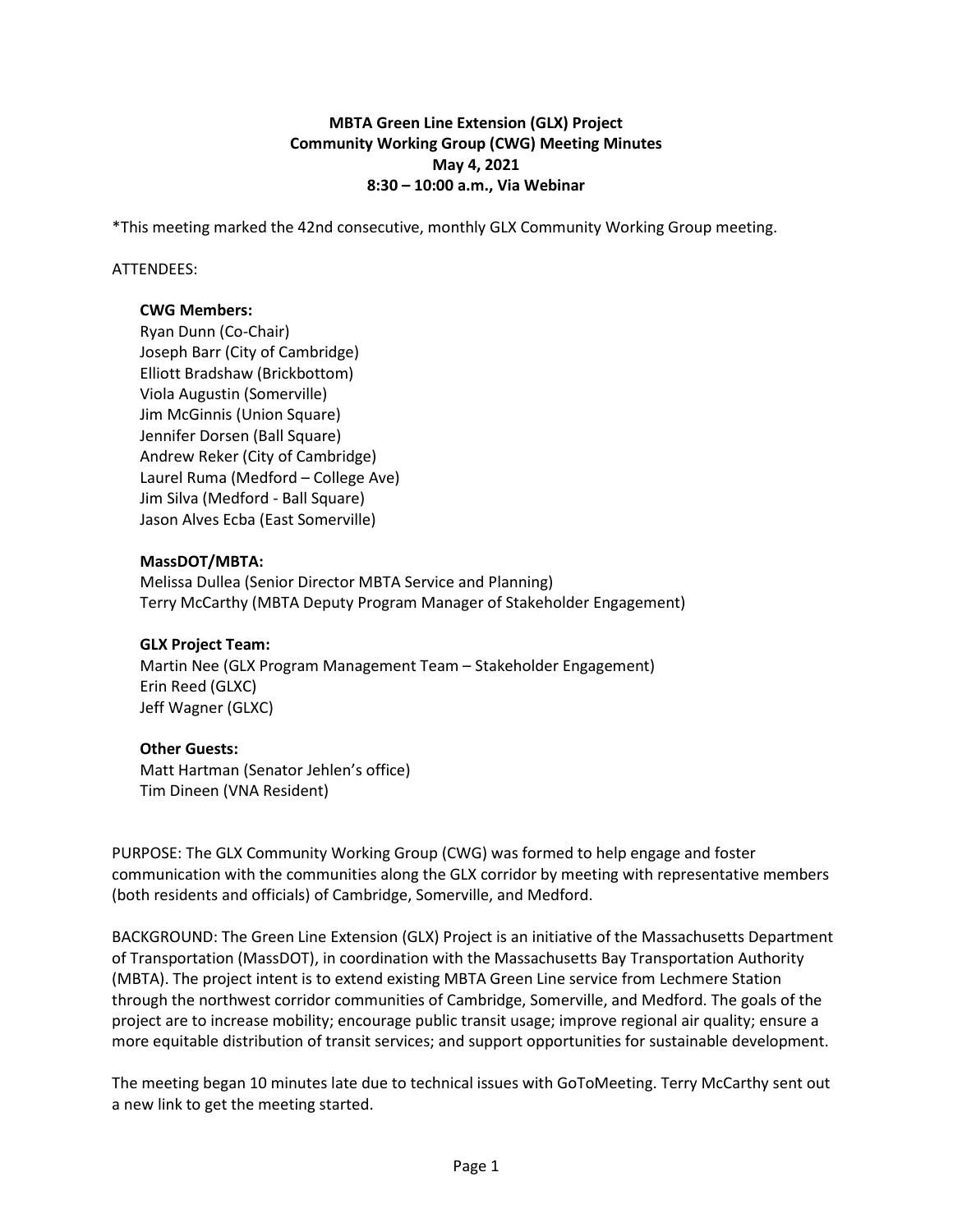Terry welcomed everyone and apologized for the technical difficulties. He proceeded with a presentation which followed closely what was presented to the GLX Legislative Delegation on Friday, May 1. He began with a safety moment reminding people to remember to check for emergency egress when they return to a normal office or worksite setting.

Terry proceeded with an overview of the interface between the US2 Development and GLX Union Square Station during the construction of US2. He outlined interim access phase of the station after revenue service has begun but before the surrounding area has been completely built out. The interim access may not include a Ride drop-off area or elevator; however, access will conform to the Americans with Disabilities Act (ADA) and will meet MBTA System-Wide Accessibility standards. Access will be maintained at all times from Prospect Street.

After the US2 update, Terry provided a visual construction update including the latest construction status of:

- Lechmere Station
- Union Square Station
- Red Bridge Area and Traction Power Substation (TPSS)
- The Community Path Extension including the viaduct area
- The Vehicle Maintenance Facility (VMF)
- The GLX Transportation Office Building
- East Somerville
- Washington Street to Gilman Square sub-grading
- The Medford Street Bridge at Gilman Square
- Gilman Square Station
- School Street Bridge at Gilman Square
- Tracks north of Gilman Square
- Magoun Square Station
- Ball Square Station
- Track installation north of Ball Square
- Medford Tufts Station

# **Testing & Commissioning**

Terry then provided an overview of the Testing & Commissioning Phase of GLX. He began with images and a description of one of the 9 Signal Bungalows installed on the project. GLX Testing & Commissioning began approximately one year ago as personnel began traveling to the factories which manufactured signal and communications products to assure quality.

- Local Field Acceptance Testing (LFAT) ensures that the equipment works properly before it leaves the factory.
- Field Acceptance Testing (FAT) ensures that once onsite, the equipment is still working properly.
- System Integration Testing 1 (SIT)
- System Integration Testing 2 (SIT 2)
- 30 Days, No Fault No Fail.

# **Question & Answer**

Jim McGinnis asked, is automatic Fare Collection going to be tested as well as everything else? Terry explained, there will be an interim fare collection policy in place. There will be ticket vending machines